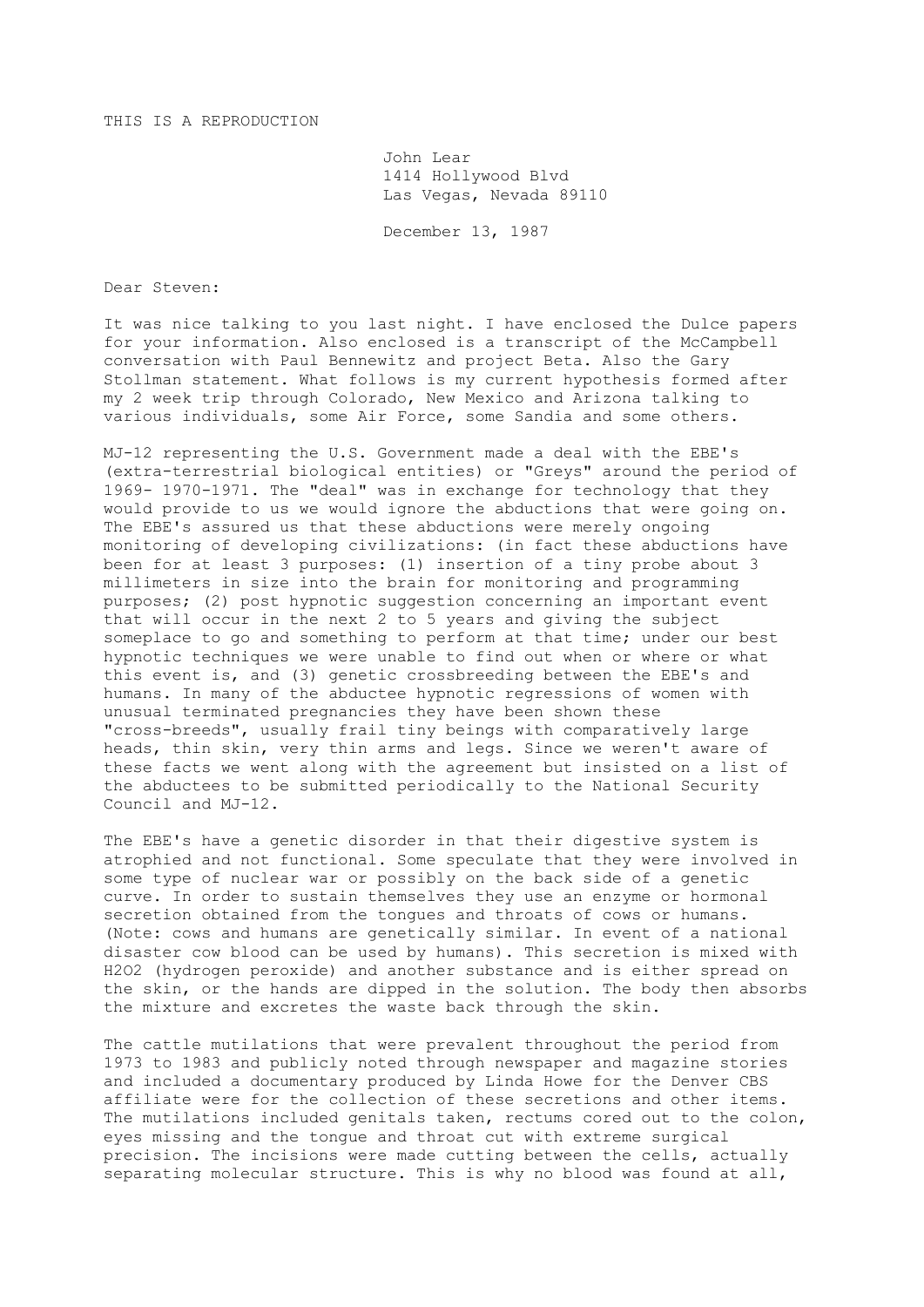yet there was no vascular collapse. This has also been true in human mutilations, one of the first ones of which was Sgt. Jonathan P. Louette at the White Sands Missile Test Range in 1956, who was found three days after an Air Force Major had witnessed the abduction of Sgt. Louette by a "disk shaped" object about 0200 one morning. His genitals had been removed, rectum cored out in a surgically precise "plug" up to the colon, eyes removed and no blood remaining, with no vascular collapse. From some of the evidence it is apparent that this surgery is accomplished in most cases while the victim, animal or human, is still alive. The various parts are taken to various underground laboratories, one of which is known to be 2-1/2 miles northwest of the small New Mexico town of Dulce, 1 Km deep inside the Archuletta Mesa. This jointly occupied (CIA-Alien) facility has been described as enormous, with huge tiled halls that "go on forever". Several ink drawings of photos taken inside the facility were recently released as the "Dulce Papers". The photos show large vats with pale meat being agitated in solution. An abductee in regression recalled "large test tubes with humans in them. I saw a baby in another".

After the initial agreement between MJ-12 and the aliens, Groom Lake, one of this nation's most secret test centers in Nevada was closed for a period of 2 years (1972-1973) and a huge underground facility was constructed for and with the help of the EBE's. The bargained-for technology was set in place but could only be operated by the EBE's themselves. Needless to say, the advanced technology could not be used against the EBE's in case of need.

During the period of 1979 through 1983 it became increasingly obvious to MJ-12 that things were not going as planned. It became known that many more people (in the thousands) were being abducted than were listed on the official abduction list being supplied to the National Security Council and MJ-12 and that the abductions included much more that the "simple monitoring of an advancing civilization". In addition, it became obvious that some, not all, but some of the nation's missing children had been used for secretions and other parts required by the aliens.

In 1979, there was an altercation of sorts at the Archuletta laboratory. Delta Force was called in to try and free a number of people trapped in the facility who had become aware of what was really going on. 66 of the soldiers were killed in the effort and our people were not freed.

By 1984, MJ-12 must have been in stark terror of the mistake they had made in dealing with the EBE's. They had subtly promoted "Close Encounters of the Third Kind" and "E.T." to get the public used to "odd-looking" aliens that were compassionate, benevolent, and very much our "space brothers". They "sold" the EBE's to the public and were now faced with the fact that quite the opposite was true. In addition, a plan started in 1968-1969 to make the public aware of the existence of aliens on Earth over the next 20 years, to be culminated with several documentaries to be released during the 1985-1987 period of time. These documentaries would explain the history and intentions of the EBE's. The discovery of the "Grand Deception" put the entire plans, hopes, wishes, and dreams of MJ-12 into complete confusion and panic.

Meeting at the "Country Club", a remote lodge with private golf course and lavish sleeping and working quarters built by and exclusively for the members of MJ-12, it was a factional fight of what to do now. Part of MJ-12 wanted to confess the whole scheme and shambles it had become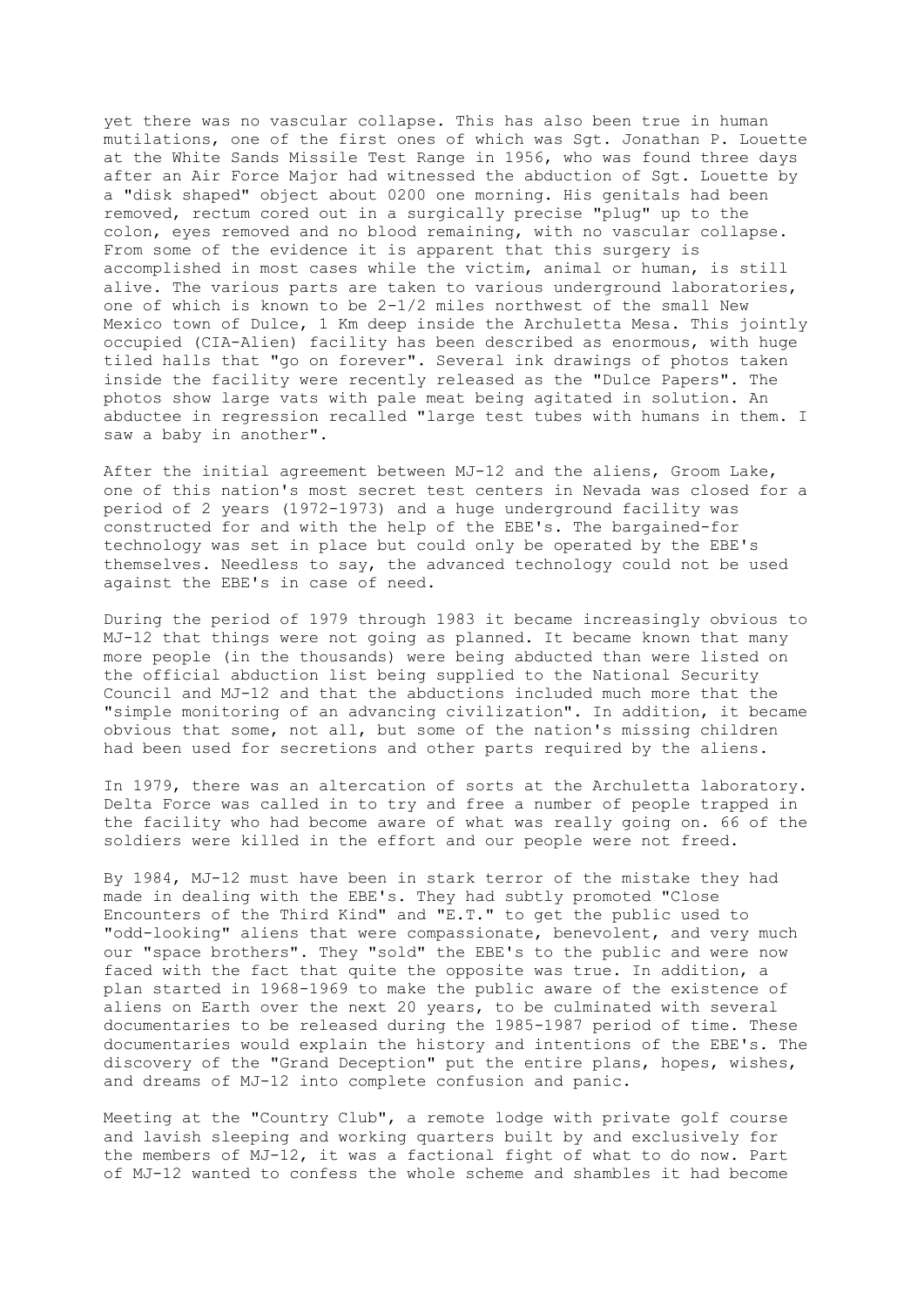to the public, beg their forgiveness, and ask for their support. The other half of MJ-12 argued there was no way they could do that, that the situation was untenable and there was no use in exciting the public with the "horrible truth" and the best plan was to continue the development of a weapon that could be used against the EBE's under the guise of "SDI", the Strategic Defense Initiative, which had nothing whatever to do with a defense from Russian nuclear missiles. As these words are being written, Dr. Teller "father of the H-bomb", is in the test tunnels of the Nevada Test Site driving his workers and associates in the words of one, "like a man possessed". And well he should for Dr. Teller was a member of MJ-12, along with Dr. Kissinger, Bobby Inman and possibly Admiral Poindexter, to name a few of the current MJ-12.

Before the "Grand Deception" was discovered and according to the meticulous plan of metered release of information to the public, several documentaries and videotapes were made. William Moore, a Burbank, California-based UFO researcher came into possession of a videotape through his contacts with MJ-12 who had taken a great interest in Mr. Moore's book, "The Roswell Incident", published in 1980. The book detailed the crash, recovery, and subsequent coverup of a UFO with 4 alien bodies. They decided to use Moore as one of several conduits to help in the gradual release of the existence of aliens to the public. The video Mr. Moore had was an interview by 2 well known newsmen of a military officer associated with MJ-12. In the interview the military officer answers questions relating to the history of MJ-12 and the coverup, the recovery of a number of flying saucers, the existence of a live alien (one of three living aliens, designated or named EBE1, EBE2, and EBE3) being held in a facility designated as YY-II at Los Alamos, New Mexico. The only other facility of this type is at Edwards Air Force Base in Mojave, California. The officer named names as previously mentioned plus a few others: Harold Brown, Richard Helms, Gen. Vernon Walters, and Von Karmon. The officer also relates the fact that the EBE's claim to have created Christ. The EBE's have some sort of recording device that has recorded all of the Earth's history and can display it in the form of a hologram. This hologram can be filmed but because of the way holograms work, it does not come out clearly. The crucifixion of Christ on the Mount of Olives has allegedly been put on film to show to the public. The EBE's claim to have created Christ in view of the "Grand Deception" could be an effort to disrupt traditional values for undetermined reasons.

Another videotape alleged to be in existence is an interview with an EBE. Since EBE's communicate telepathically, an Air Force Colonel serves as an interpreter. Just before the recent stock market crash, several newsmen including Bill Moore had been invited to Los Alamos to personally film and distribute to the public a similar type interview. Apparently, because of the market crash, it was felt that the timing was not propitious.

Moore is also in possession of more Aquarius documents, the first few pages of which leaked out several years ago and detailed a supersecret NSA project which has been denied by them until just recently. The Aquarius Project was the communication with aliens, specifically the EBE's. Within the Aquarius Project was Project Snowbird, a project to test fly a recovered alien aircraft at Groom Lake, Nevada.

Moore feels that MJ-12 has been stringing him along, promising to go public with some of the information on the extraterrestrials for too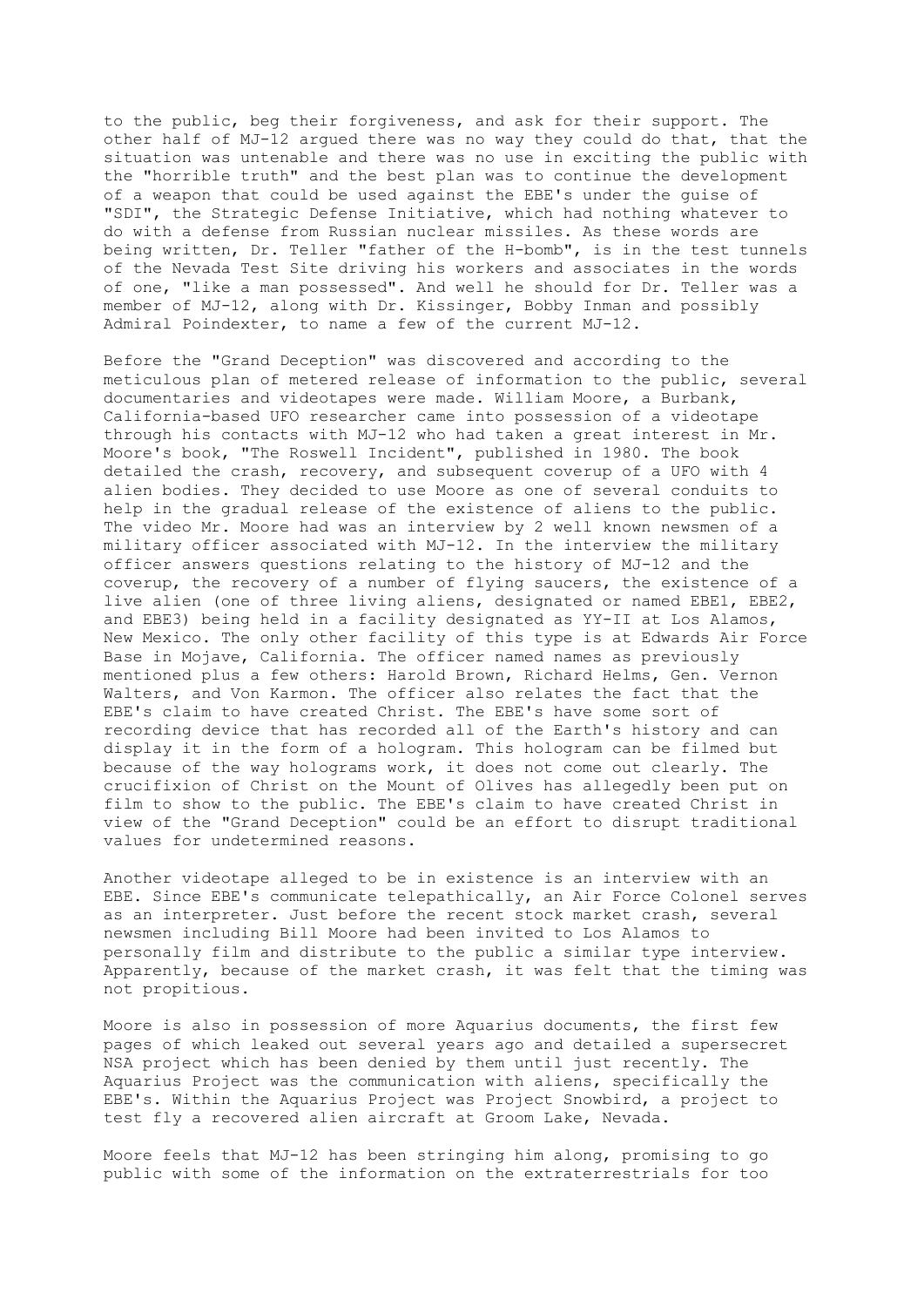long a time. He has made the decision that if MJ-12 does not come forward with the information and release it publicly by the end of 1987 then he, Moore, will go with "what he's got", i.e. the videotapes, remainder of the Aquarius documents, and additional matter.

Certain of Moore's statements leads one to believe that Moore himself is a government agent working for MJ-12, not being strung along, but stringing along ever hopeful ufologists that the truth is just around the corner. Consider:

- 1. Moore states emphatically that he is not a government agent, although when Les Graham (a Southern California-based ufologist) was investigated by the DIS for documents in his possession received from Moore, Moore himself was not.
- 2. Moore states emphatically that the cattle mutilations were a hoax by Linda Howe to create publicity for herself. He cites the unobtainable book "Mute Evidence" as the bottom line on the hoax.
- 3. Moore states that the U.S.A.F. Academy physics book "Introductory Space Science" Volume II Chapter 13 titled Unidentified Flying Objects and describes four of the most commonly seen aliens (one of which was an EBE) was written by a Lt. Col. and Major who did not know what they were talking about and were merely citing "crackpots". He says the book was withdrawn to excise the chapter.

If the government felt they were being forced to acknowledge the existence of aliens on Earth because of overwhelming mounting evidence and taking into consideration the "Grand Deception" and obvious hostile intentions of the EBE's it might be expedient for MJ-12 to admit to EBE's but conceal information of the mutilations and abductions. If MJ-12 and Moore were in some kind of agreement then it would be beneficial to toe the party line. For example "...here are some more genuine documents but remember...don't discuss the mutilations or abductions". If Moore was indeed working as an agent for MJ-12 he would follow the party line anyway...pooh poohing the mutilations and abductions.

Time will tell. It is possible that Moore will go ahead and release the video interview with the military officer around the first of the new year. From MJ-12's point of view the public would be exposed to the information without really having to believe it because Moore is not as credible a source as, say, the President of the United States. After a few months of digestion and discussion a more credible source could emerge with a statement that yes, in fact, the interview was essentially fact. This would cushion somewhat the blow to the public.

If, however, Moore does not release the tape by, say, February 1, but comes instead with a story similar to: "MJ-12 has informed me they are definitely planning a total release of all information by October 1988. I have seen the plan and have seen the guarantees that this will happen. So I have decided to withhold the issuance of my videotape at this time as it may cause problems", this would, in effect, buy more time for MJ-12, and time is what they desperately need.

The rest of us have to wonder what the big picture is anyway. Are the EBE's having done a hundred thousand or more abductions and built an untold number of underground bases (Groom Lake, Sunspot, Datil, Pietown,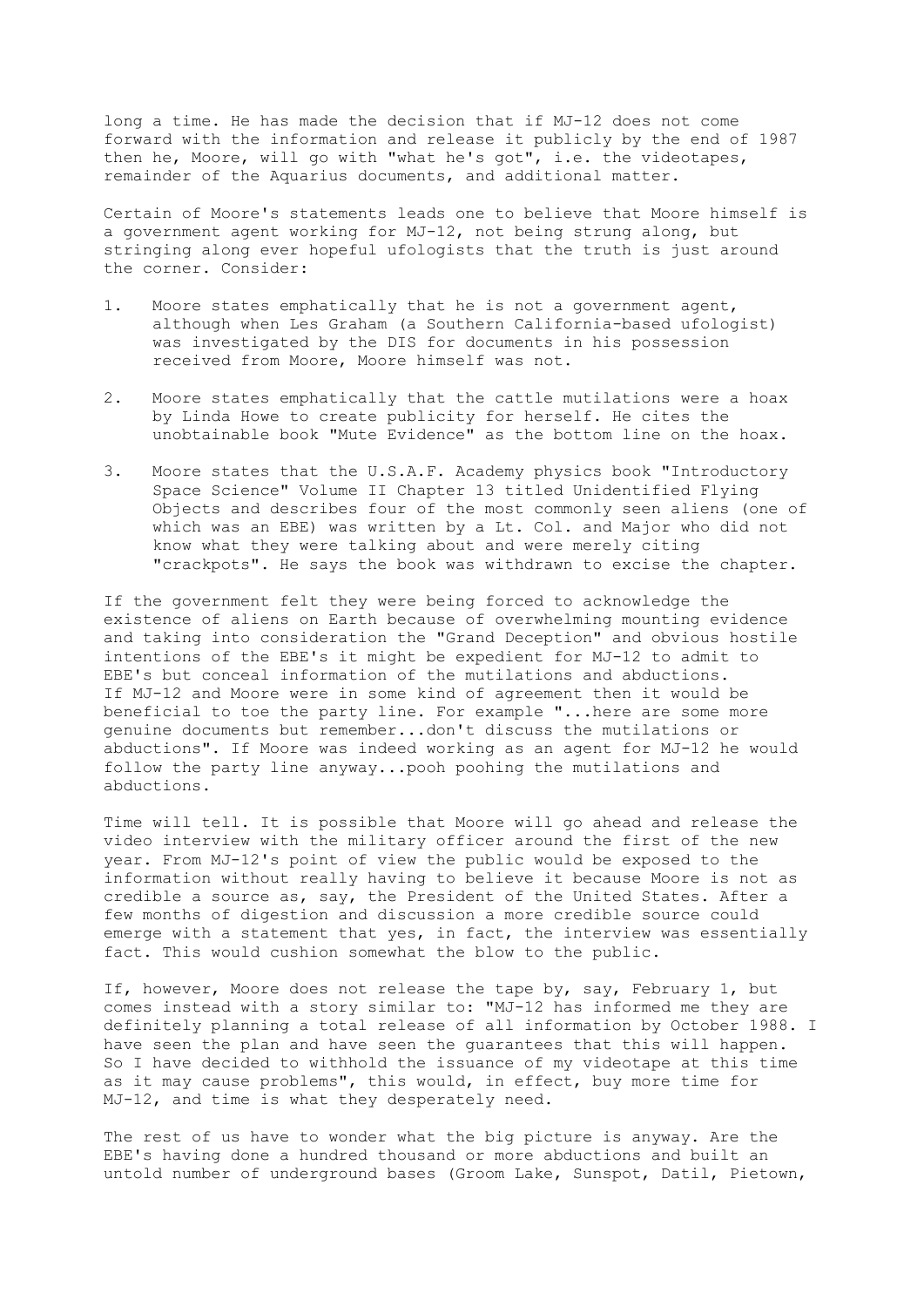Northern Nevada, Roswell, just to name a few alien underground bases) getting ready to go back to where they came from? Or from the obvious preparation are we to assume they are getting ready for some big move? Or, the most sinister and most probable situation is that the invasion is essentially complete and everything is over but the screaming.

A well-planned invasion of Earth for its resources and benefits would not start with mass landings and a lot of rayguns. A properly planned and executed invasion by a civilization thousands and probably hundreds of thousands of years in advance of us would be complete before only a handful, 12 for instance, would even know. No muss, no fuss.

Here is a list of some of the probable visitors to Earth from outer space. The only known home of these visitors is that of the EBE's and which is Zeta Reticuli 1  $\&$  2, a binary star system visible from the Southern Hemisphere approximately 38 light years away with a spectral class of G2, identical to our Sun.

Three Types of EBE's (Greys)

- Grey-1:  $3-1/2$  ft. tall, large head, large slanted eyes. Worship technology. Don't give a damn about mankind.
- Grey-2: Same type, different finger arrangement, slightly different face. More sophistocated than Grey-1, use common sense, passive. May not need secretions.
- Grey-3: Same basic type. Lips thinner, more subservient to other two greys.

Blonds, Swedes, Nordics

 Known by any of these monikers. Similar to Humans. Blond hair, blue eyes. Will not break universal law of "non-interference" to help us. They could only intervene if any Grey activity would have adverse effect in another part of universe.

Interdimensional

Entity that can assume various shapes. Peaceful nature.

Hairy Dwarfs

 4 ft. tall, 35 lbs. Extremely strong. Hairy, neutral. Don't try to hurt intelligent life.

Very Tall Race

Look like humans but 7 or 8 ft. tall. Unit with Blonds.

Humans Appearing Similar to Blonds (seen with Greys)

Drones created by Greys. Child-like mentality.

## MIB's

 Men in black. Wear all black. Sunglasses. Very pale skin. Do not conform to normally accepted patterns. Extremely sensitive to light.